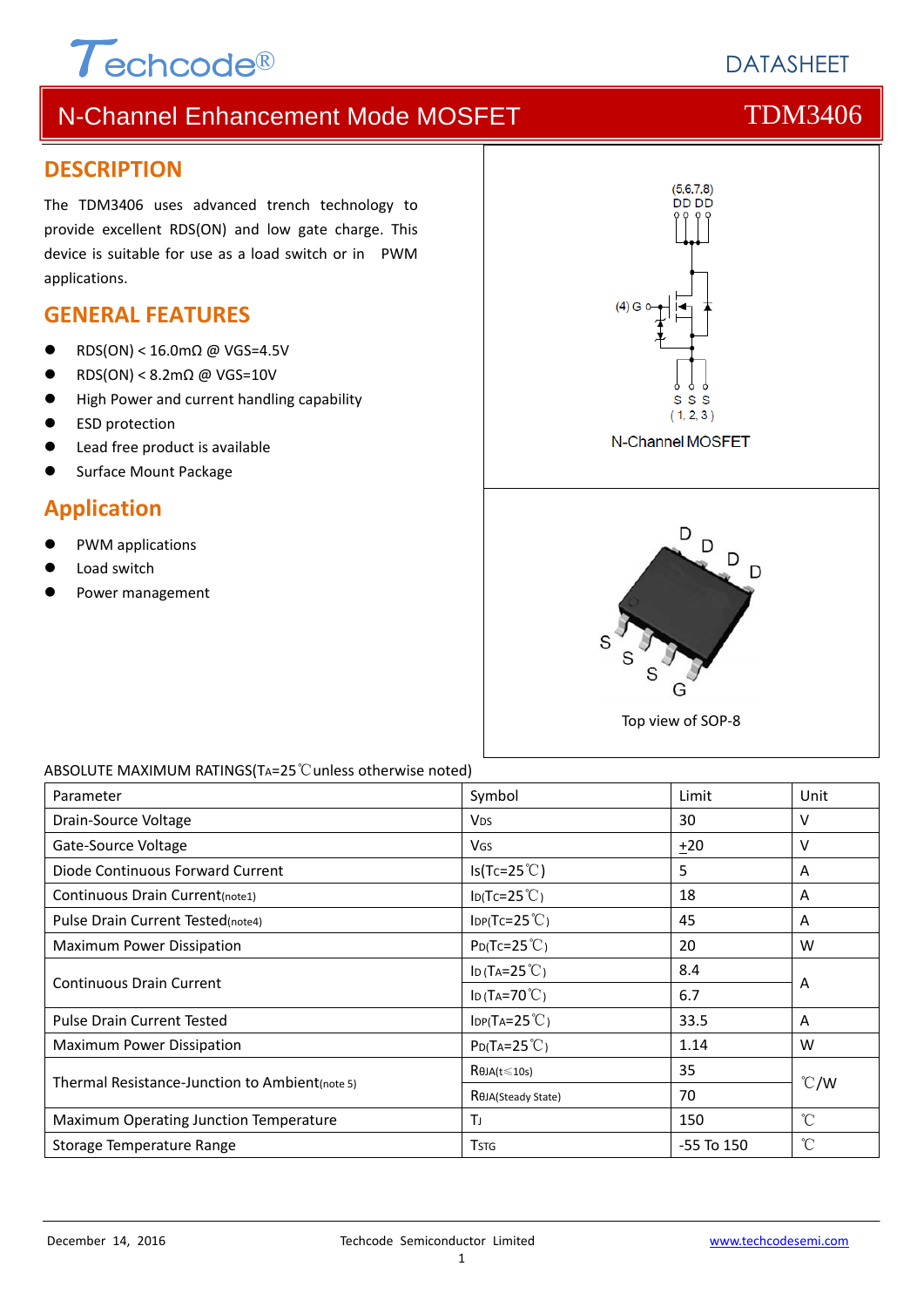

## **ELECTRICAL CHARACTERISTICS (TA=25**℃**unless otherwise noted)**

| Parameter                                 | Symbol                   | Condition                                     | Min            | Typ                      | Max            | Unit      |  |  |
|-------------------------------------------|--------------------------|-----------------------------------------------|----------------|--------------------------|----------------|-----------|--|--|
| OFF CHARACTERISTICS                       |                          |                                               |                |                          |                |           |  |  |
| Drain-Source Breakdown Voltage            | <b>BV</b> <sub>DSS</sub> | VGS=0V ID=250µA                               | 30             | $\blacksquare$           | $\blacksquare$ | $\vee$    |  |  |
| Zero Gate Voltage Drain Current           | <b>l</b> <sub>pss</sub>  | V <sub>DS</sub> =24V,V <sub>GS</sub> =0V      | $\overline{a}$ | $\overline{\phantom{a}}$ | $\mathbf{1}$   | $\mu$ A   |  |  |
| Gate-Body Leakage Current                 | lgss                     | VGS=±20V,VDS=0V                               | $\overline{a}$ | $\mathbb{L}$             | ±10            | $\mu$ A   |  |  |
| <b>ON CHARACTERISTICS (Note 2)</b>        |                          |                                               |                |                          |                |           |  |  |
| <b>Gate Threshold Voltage</b>             | VGS(th)                  | V <sub>DS</sub> =VGS, I <sub>D</sub> =250µA   | 1.4            | 1.8                      | 2.5            | $\vee$    |  |  |
| Drain-Source On-State Resistance          | R <sub>DS</sub> (ON)     | VGS=10V, ID=10A                               | $\overline{a}$ | 7.4                      | 8.2            | $m\Omega$ |  |  |
|                                           |                          | VGS=4.5V, ID=8A                               | $\overline{a}$ | 13.0                     | 16.0           | $m\Omega$ |  |  |
| <b>DYNAMIC CHARACTERISTICS (Note3)</b>    |                          |                                               |                |                          |                |           |  |  |
| Gate Resistance                           | R <sub>G</sub>           | VGS=0V, VDS=0V, F=1MHz                        | $\frac{1}{2}$  | 1.35                     | 2.5            | Ω         |  |  |
| Input Capacitance                         | Ciss                     | VDS=15V, VGS=0V, F=1.0MHz                     | ÷,             | 450                      | 600            | PF        |  |  |
| <b>Output Capacitance</b>                 | Coss                     |                                               | L.             | 318                      | $\overline{a}$ | PF        |  |  |
| Reverse Transfer Capacitance              | Crss                     |                                               | $\overline{a}$ | 22                       | $\overline{a}$ | PF        |  |  |
| <b>SWITCHING CHARACTERISTICS (Note 3)</b> |                          |                                               |                |                          |                |           |  |  |
| Turn-on Delay Time                        | $td($ on $)$             | VDS=15V, RL=15 Ω, VGEN=10V,                   | $\overline{a}$ | 8.5                      | 16             | nS        |  |  |
| Turn-on Rise Time                         | tr                       | $RG=6 \Omega$ Ip=1A                           | $\overline{a}$ | 10                       | 18             | nS        |  |  |
| Turn-Off Delay Time                       | td(off)                  |                                               | $\overline{a}$ | 14                       | 26             | nS        |  |  |
| Turn-Off Fall Time                        | tf                       |                                               | $\overline{a}$ | 10.6                     | 19             | nS        |  |  |
| <b>Total Gate Charge</b>                  | Q <sub>g</sub>           | $V_{DS}=15V$ , ID=10A, VGS=10V                |                | 8                        | 12             | nC        |  |  |
| Gate-Source Charge                        | Qgs                      |                                               | $\overline{a}$ | 1.6                      | $\overline{a}$ | nC        |  |  |
| Gate-Drain Charge                         | Qgd                      |                                               | $\overline{a}$ | 1.2                      | $\overline{a}$ | nC        |  |  |
| Body Diode Reverse Recovery Time          | Trr                      | $\text{los}=10\text{A}$ , dl/dt=100A/ $\mu$ s | ÷,             | 20.5                     | $\overline{a}$ | nS        |  |  |
| Body Diode Reverse Recovery Charge        | $Q_{rr}$                 |                                               | $\overline{a}$ | 7.2                      | $\blacksquare$ | nC        |  |  |
| DRAIN-SOURCE DIODE CHARACTERISTICS        |                          |                                               |                |                          |                |           |  |  |
| Diode Forward Voltage (Note 2)            | <b>V<sub>SD</sub></b>    | VGS=0V, Is=5A                                 |                | 0.8                      | 1.1            | $\vee$    |  |  |

NOTES:

1. Max continuous current is limited by bonding wire.

2. Pulse Test: Pulse Width  $\leq 300$ μs, Duty Cycle  $\leq 2\%$ .

3. Guaranteed by design, not subject to production testing.

4. Pulse width is limited by max. junction temperature.

5. RθJA steady state t=999s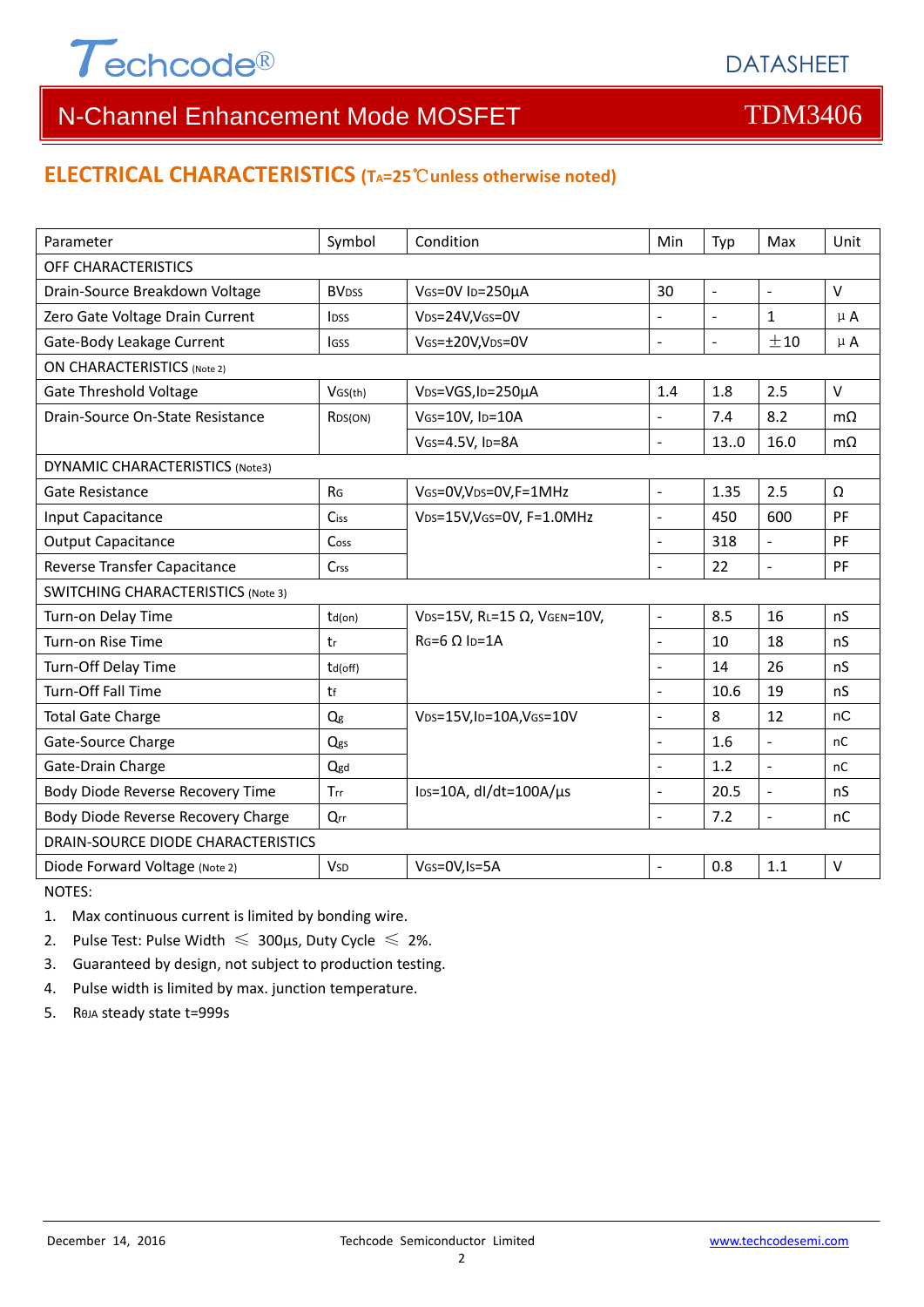

## **Typical Operating Characteristics**



**Safe Operation Area** 



# **Power Dissipation**



## **Thermal Transient Impedance**

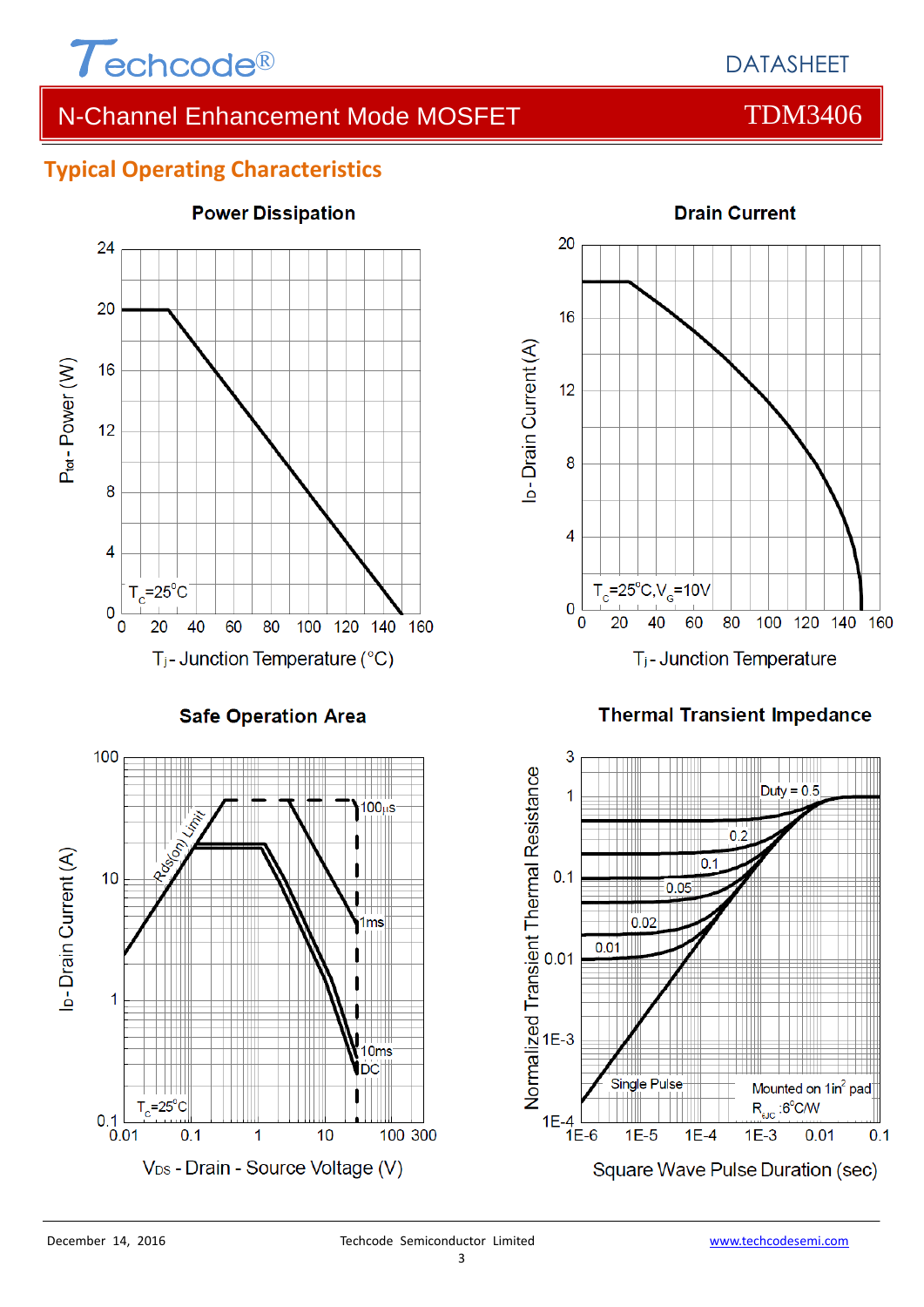

## **Typical Operating Characteristics (Cont.)**



**Output Characteristics** 



# **Thermal Transient Impedance**



## **Drain-Source On Resistance**

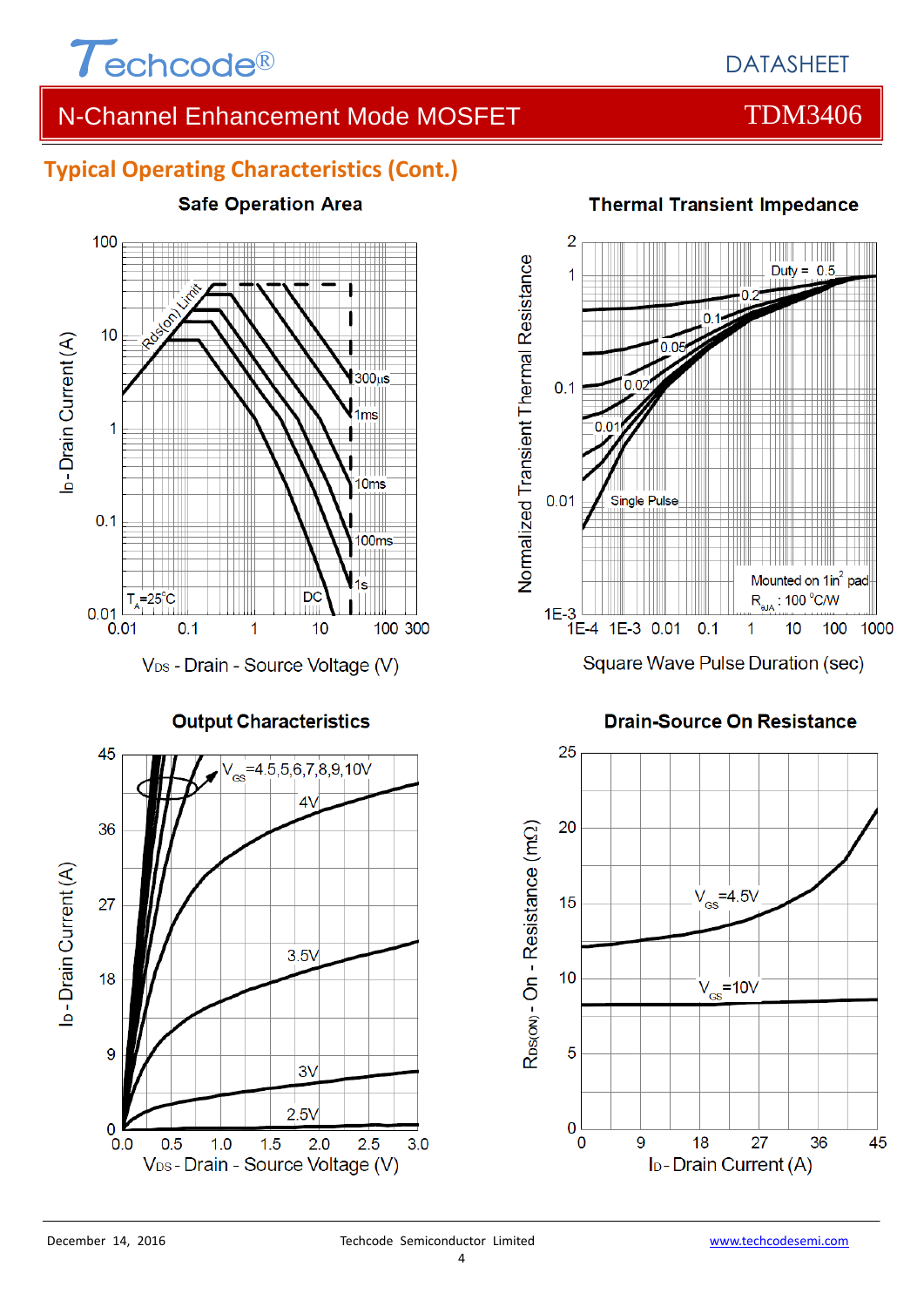

## DATASHEET

# N-Channel Enhancement Mode MOSFET TOM3406

## **Typical Operating Characteristics (Cont.)**



## **Drain-Source On Resistance**





## **Gate Threshold Voltage**

## **Source-Drain Diode Forward**

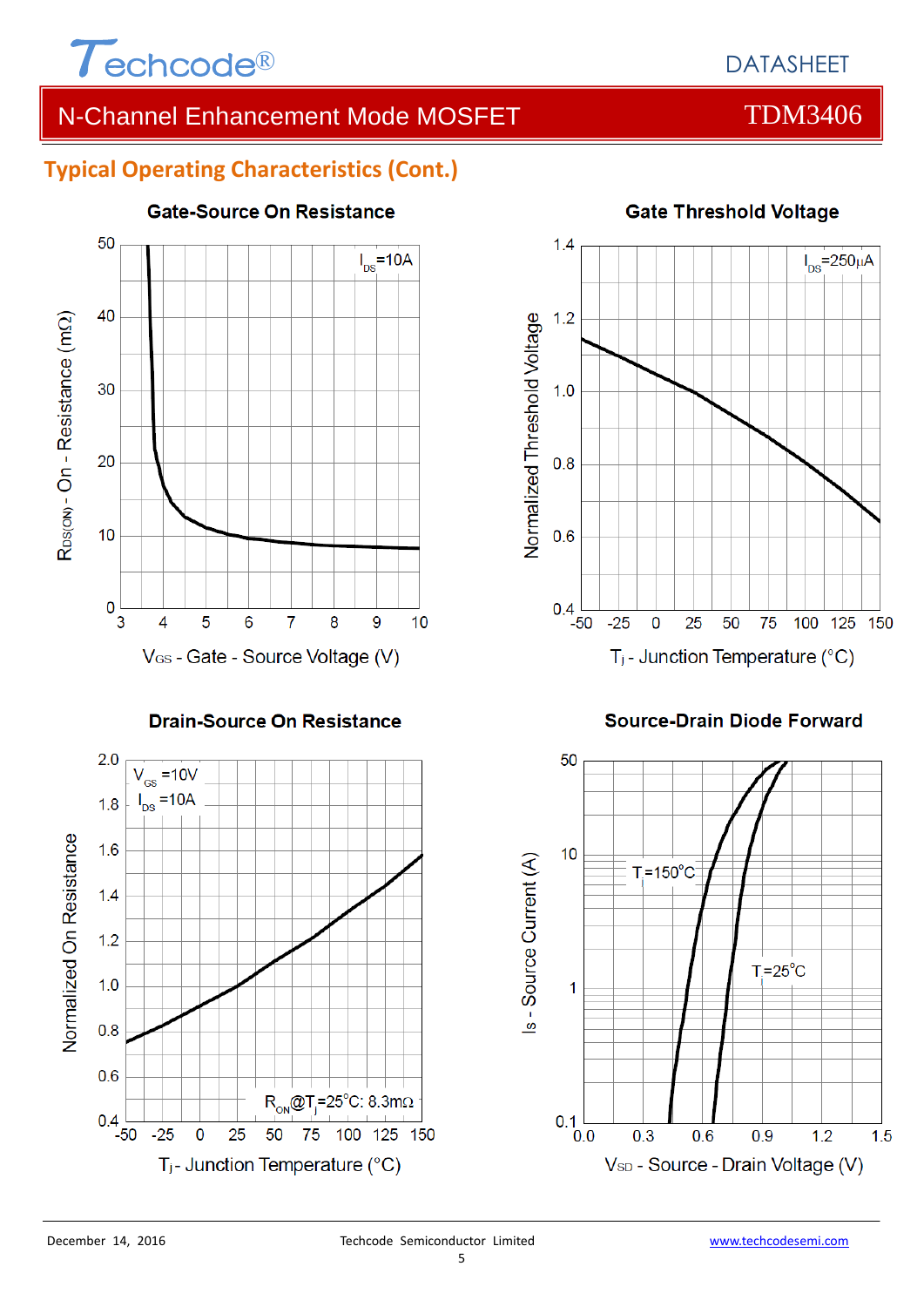

## **Typical Operating Characteristics (Cont.)**



## Capacitance



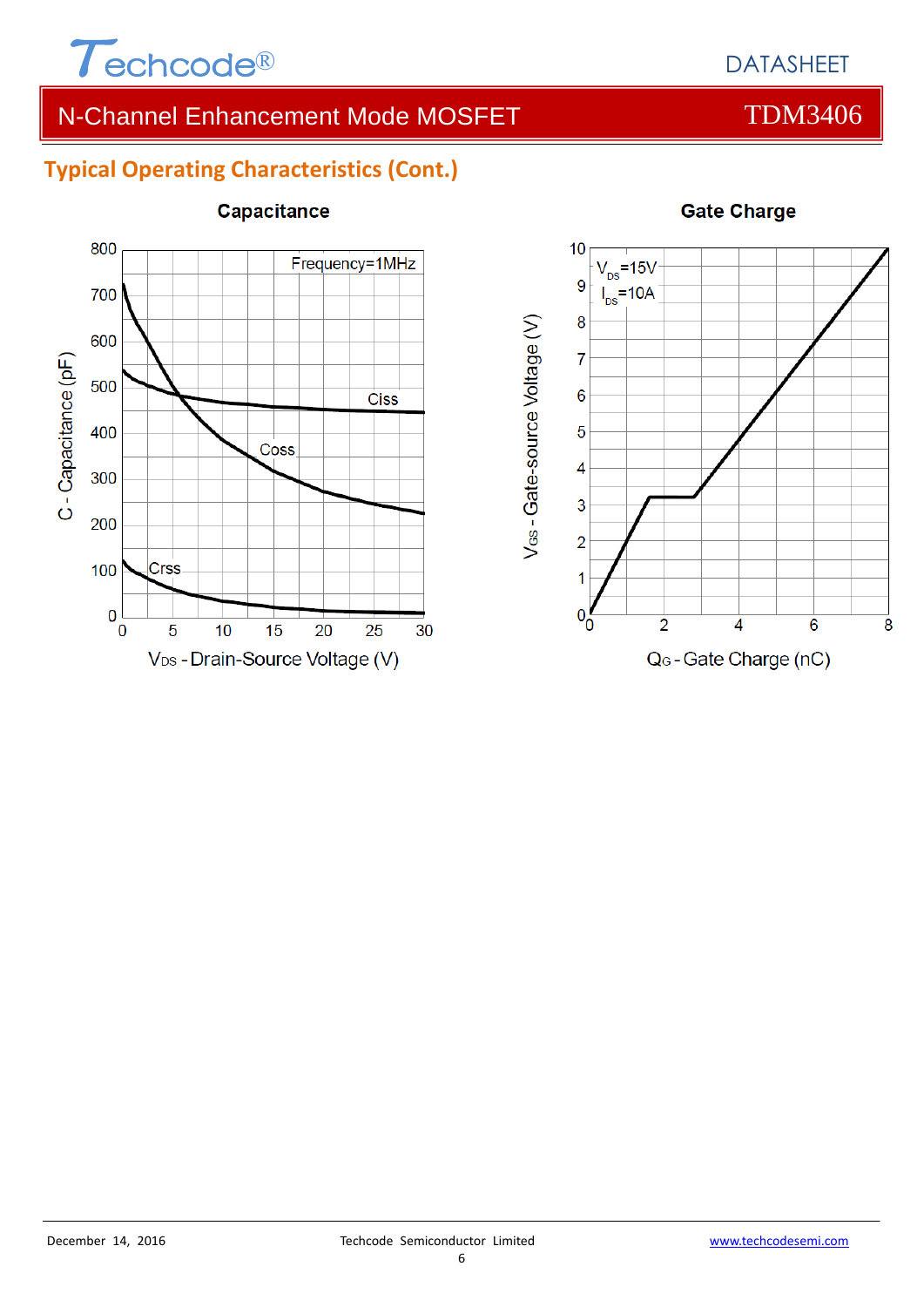

## **Package Information**

SOP-8 Package



|        | Dimensions In Millimeters |             | Dimensions In Inches |             |  |
|--------|---------------------------|-------------|----------------------|-------------|--|
| Symbol | Min                       | Max         | Min                  | Max         |  |
| Α      | 1.350                     | 1.750       | 0.053                | 0.069       |  |
| A1     | 0.100                     | 0.250       | 0.004                | 0.010       |  |
| A2     | 1.350                     | 1.550       | 0.053                | 0.061       |  |
| b      | 0.330                     | 0.510       | 0.013                | 0.020       |  |
| C      | 0.170                     | 0.250       | 0.006                | 0.010       |  |
| D      | 4.700                     | 5.100       | 0.185                | 0.200       |  |
| F      | 3.800                     | 4.000       | 0.150                | 0.157       |  |
| E1     | 5.800                     | 6.200       | 0.228                | 0.244       |  |
| e      | 1.270 (BSC)               |             | 0.050(BSC)           |             |  |
|        | 0.400                     | 1.270       | 0.016                | 0.050       |  |
|        | $0^{\circ}$               | $8^{\circ}$ | $0^{\circ}$          | $8^{\circ}$ |  |